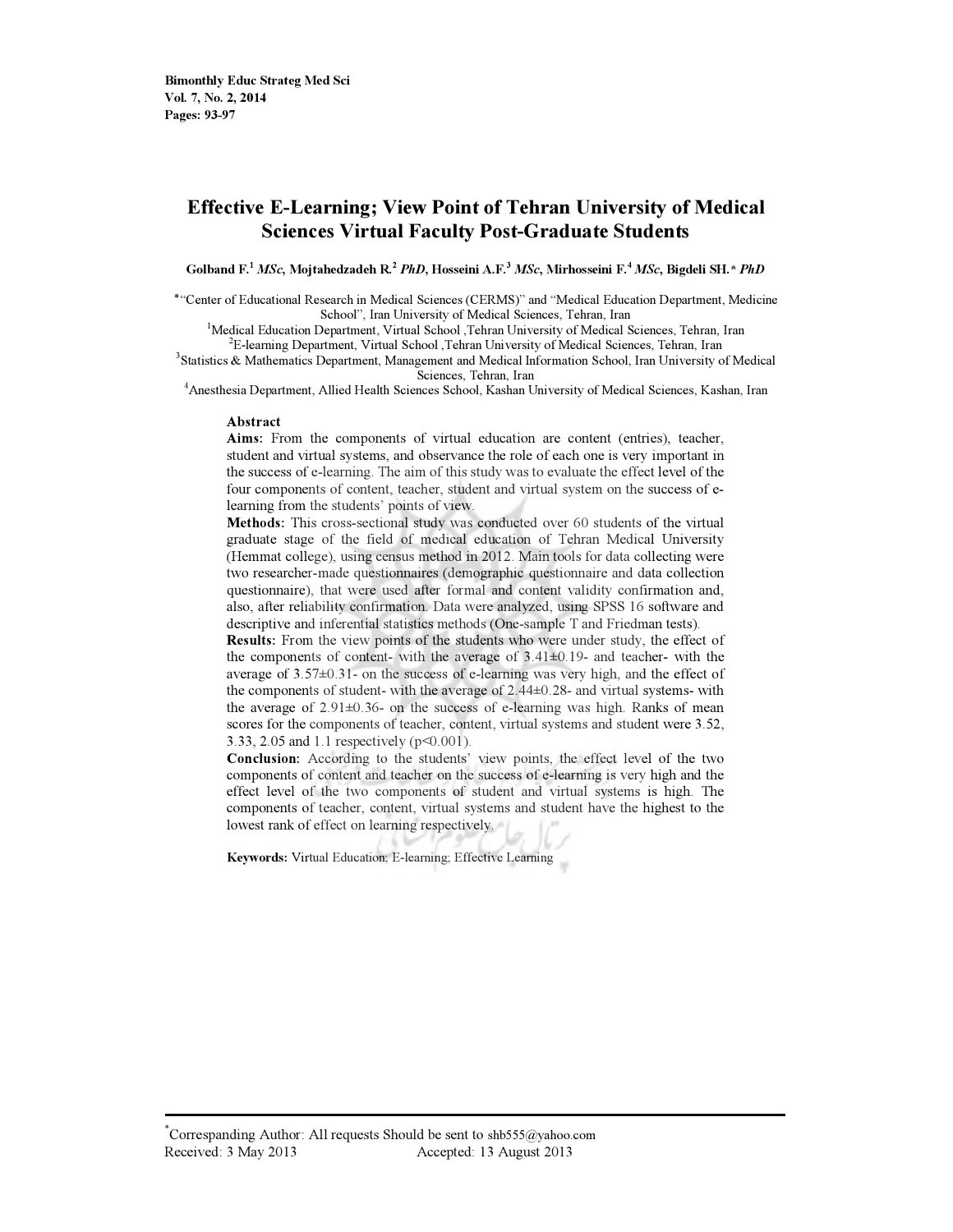۹۴ فرنوش گلبند و همکاران ـــ

عوامل موثر بر موفقیت یادگیری الکترونیکی از دیدگاه دانشجویان کارشناسی ارشد مجازی دانشگاه علوم پزشکی تھران

#### فرنوش گلبند MSc

گروه آموزش پزشکی، دانشکده مجازی، دانشگاه علوم پزشکی تهران، تهران، ايران

#### ريتا مجتهدزاده PhD

گروه یادگیری الکترونیکی، دانشکده مجازی، دانشگاه علوم پزشکی تهران، تهران، ايران

### آغا فاطمه حسيني MSc

گروه آمار و ریاضی، دانشکده مدیریت و اطلاعرسانی پزشکی، دانشگاه علوم پزشكى ايران، تهران، ايران

### فخرالسادات ميرحسيني MSc

گروه بیهوشی، دانشکده پیراپزشکی، دانشگاه علوم پزشکی کاشان، کاشان، ایران شعله بيگدلي آّ PhD

ّمركز تحقيقات آموزش يزشكي" و <sup>"</sup>گروه آموزش يزشكي، دانشكده يزشكي"، دانشگاه علوم پزشکی ایران، تهران، ایران

### چکیده

**اهداف:** چهار عامل محتوى (مطالب)، استاد، دانشجو و سامانه مجازى از عناصر تشکیل دهنده آموزش مجازی هستند که توجه به نقش هر یک از این عناصر در موفقیت یادگیری الکترونیکی بسیار حایز اهمیت است. این مطالعه با هدف بررسی میزان تاثیر چهار عامل محتوی، استاد، دانشجو و سامانه مجازی بر موفقیت یادگیری الکترونیکی از دیدگاه دانشجویان انجام شد.

**روش&:** این مطالعه تحلیلی مقطعی، با استفاده از روش سرشماری روی ۶۰ نفر از دانشجویان مقطع کارشناسی ارشد مجازی رشته آموزش پزشکی دانشگاه علوم پزشکی تهران (پردیس همت) در سال ۱۳۹۱ انجام شد. ابزار اصلی جمع آوری دادهها، دو پرسشنامه محقق ساخته (پرسشنامه اطلاعات جمعیتشناختی و پرسشنامه گردآوری اطلاعات) بود که پس از ا تایید روایی صوری و محتوایی و همچنین پایایی، مورد استفاده قرار گرفت. نتایج به دستآمده با نرمافزار SPSS 16 و با استفاده از روش های آمار توصیفی و استنباطی (آزمونهای Tتکنمونهای و فریدمن) تجزیه و تحليل شد.

يافتهها: از ديدگاه دانشجويان مورد مطالعه، تاثير عوامل محتوى با میانگین ۰/۱۹+۲/۴۱ و استاد با میانگین ۳/۵۷±۰/۳۱ بر موفقیت یادگیری الكترونيكى بسيار زياد وتاثير عوامل دانشجو با ميانكين ٢/٢٨+٢٢٣ و سامانه مجازی با میانگین ۲/۴۶±۲/۹۱ بر موفقیت یادگیری الکترونیکی زیاد بود. رتبه میانگین نمرات برای مولفههای استاد ۳/۵۲، محتوی ۳/۳۳، سامانه مجازی ۲/۰۵ و دانشجو ۱/۱ بود (p<۰/۰۰۱).

**نتیجه گیری:** بنابر نظر دانشجویان، میزان تاثیر دو عامل محتوی و استاد بر موفقیت یادگیری الکترونیکی بسیار زیاد و میزان تاثیر دو عامل دانشجو و سامانه مجازی زیاد است. عوامل استاد، محتوی، سامانه مجازی و دانشجو به ترتیب بیشترین تا کمترین رتبه تاثیر بر یادگیری را دارند. **كليدواژهها:** آموزش مجازى؛ يادگيرى الكترونيكي؛ يادگيرى موثر

تاريخ دريافت: ١٣٩٢/٠٢/١٣ تاریخ پذیرش: ۱۳۹۲/۰۵/۲۳  $\shb555@$ yahoo.com : تويسنده مسئول

### مقدمه

آموزش الكترونيكي مى تواند بسيارى از معضلات جوامع از جمله نیازهای روزافزون مردم به آموزش، عدم دسترسی یکسان به مراکز آموزشی، کمبود امکانات اقتصادی، کمبود مدرسان مجرب و هزینههای گزاف آموزش و ارایه خدمات آموزشی را برطرف نماید [١]. یادگیری الکترونیکی شیوهای در آموزش است که مجموعه قابلیتهای فناوری اطلاعات و ارتباطات را برای تسهیل و بهبود یادگیری به کار می گیرد. مجموعه این امکانات، فرصتهایی را برای یادگیرنده فراهم میآورد تا او بتواند در هر زمان، متناسب با تعهدات شغلی و خانوادگی خود به دوره آموزشی و برنامه درسی دسترسی پیدا کند. امکان دسترسی به ابزارها، امکان انتخاب زمان و مکان آموزش و وجود قالبهای مختلف محتوایی در این محیط، یادگیرنده را در موقعیت انتخابهای گوناگون قرار می دهد. در این محیط، یادگیرنده با استفاده از ابزارهای مختلف می تواند به صورت همزمان و غیرهمزمان با همکلاسان، معلم و افراد دیگر ارتباط برقرار کند [٢، ٣]. اجرا و پیادهسازی برنامههای کیفی و بادوام یادگیری الكترونيكي، نيازمند شناخت الزامات استقرار وتوسعه نظامهاى یادگیری الکترونیکی است. طراحی، راهاندازی و نگهداری محیطهای آموزش الکترونیکی به دانش و مهارتهای گوناگونی در زمینههای فنی، تربیتی و مدیریتی نیاز دارد [٢].

پتانسیل آموزش الکترونیک در کشورهای مختلف با توجه به شرایط اقتصادی، فرهنگی و اجتماعی گوناگون، متفاوت است و همین تفاوتها ضرورت انجام تحقيق در جوامع مختلف را مشخص می کند. مطالعات متعددی بهمنظور توصیف عوامل موثر بر موفقیت یادگیری الکترونیکی انجام شده است. بنینو خصوصیات فردی دانشجو، محیط یادگیری، تعامل موثر و ابعاد مشارکت، مواد أموزشي، فناوري و پشتيباني موثر [۴]، وُ*لري و لرد* عوامل فناوري، مدرس و استفاده قبلی از این فناوری توسط دانشجویان [۵]، *الیور* تخصص آموزشگر در تدریس آنلاین، آمادگی دانشجویان، زیرساخت فناوری، تامین محتوی و منابع لازم برای یادگیری و طراحی آموزشی [۶]، *گاوینداسمی* پشتیبانی سازمانی، تدوین محتوی، تدریس و یادگیری، ساختار درس، پشتیبانی از دانشجویان، پشتیبانی از اعضای هیات علمی و ارزش یابی [۷]، *بادرول خان* عوامل آموزشي، فناوري، طراحي رابط، مديريت، پشتيباني منابع انساني، سازمانی و ارزش یابی [A]، *فریزین* فناوری، آموزشگر، دانشجویان، طراحی آموزشی و عوامل آموزشی [۹] و *سلیم* ویژگیهای آموزشگر، فراگیر و فناوری [۱۰] را بهعنوان عوامل موثر بر موفقیت یادگیری الکترونیکی گزارش می کنند.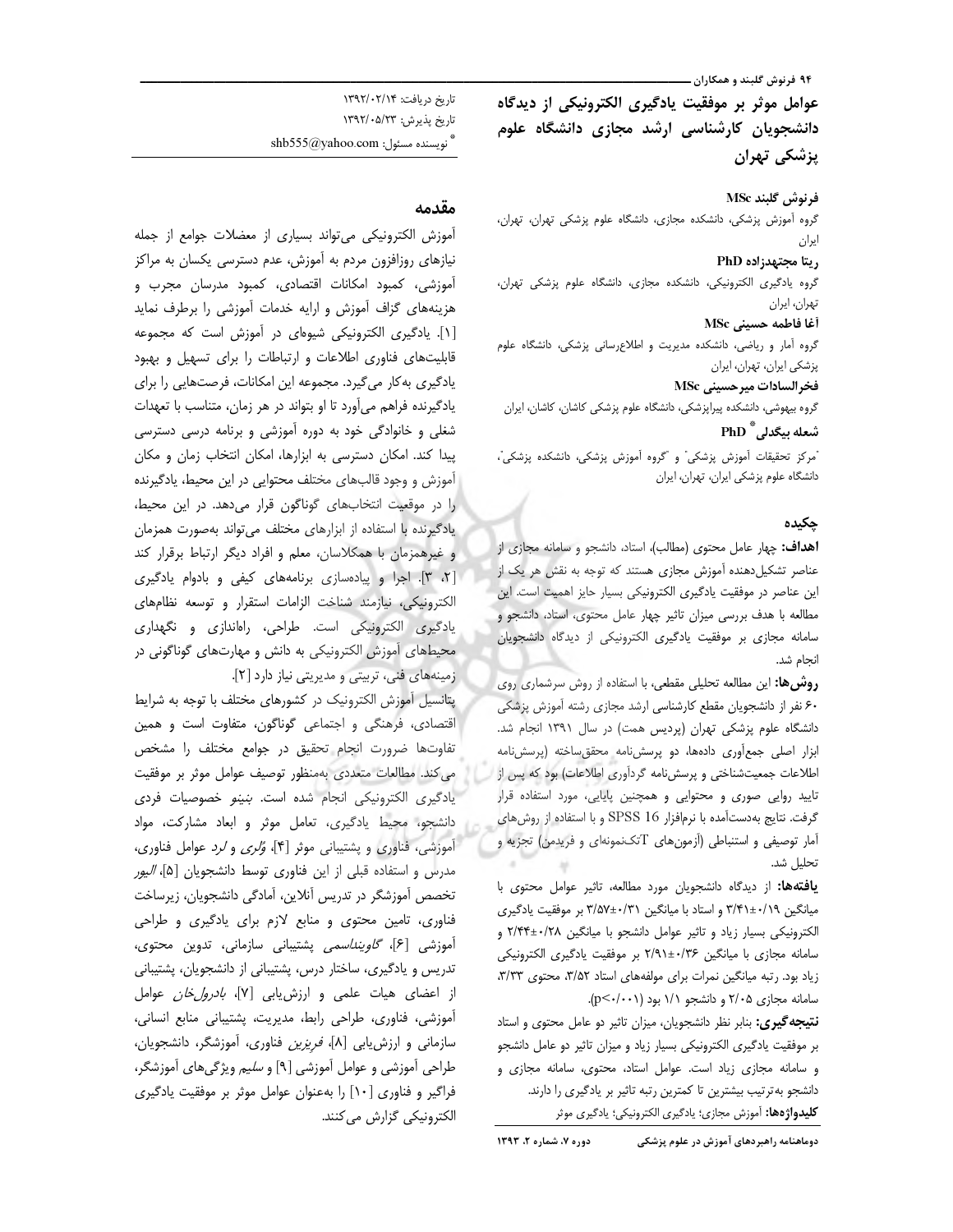در مطالعات انجامشده روى فراگيران ايراني نيز عوامل موثر بر موفقیت یادگیری الکترونیکی مورد توجه قرار گرفته اس*ت. دانش* و همکاران بر اهمیت نقش ویژگیهای استاد (کمک، توجه و هماهنگی با دانشجو، تدریس با کیفیت بالا، فراهمنمودن اطلاعات مورد نیاز، ارزیابی دانشجویان و ایجاد انگیزه در دانشجویان)، طراحی آموزشی (طراحی متناسب با نیاز دانشجویان، مناسببودن سطح دشواری با مقطع تحصیلی دانشجویان و مناسب بودن برنامه زمان بندی ارایه دروس)، مواد و محتوای آموزشی (تهیه و تدوین محتوای یادگیری الکترونیکی) و کیفیت طراحی سامانه (ظاهر جذاب برنامه از نظر دانشجویان) تاکید میکنند [۱۱]. *یعقوبی* [۱۲] و ق*اسمی* و همکار نیز بر محتوی، تعامل با فراگیران، ایجاد فیدبکهای سریع، ارتباط با فراگیران از طریق پیام فوری و پست الکترونیکی، بههنگامسازی دورههای مبتنی بر آموزش الکترونیکی و تلفيق أموزش الكترونيكي با أموزش كلاسي تاكيد دارند [١٣].

در حال حاضر با توجه به نوپابودن آموزش مجازى در ايران و بهدلیل کمبودهایی که در زمینه اجرا و برنامهریزی تخصصی و پشتیبانی فنی این نوع آموزش مشاهده میشود، آموزش مجازی بسیار شکننده بهنظر می رسد. رفع این نقیصه، مستلزم برنامهریزی علمی و اصولی و تحقیقات متعدد برای برطرف کردن موانع و ارایه طرحهای کاربردی با اثربخشی پایدار در این محیط با ویژگیهای خاص خود است. چهار عامل محتوی (مطالب)، استاد، دانشجو و سامانه مجازی از عناصر تشکیل دهنده آموزش مجازی هستند، لذا توجه به نقش هر یک از این عناصر در موفقیت یادگیری الكترونيكي بسيار حايز اهميت است.

هدف از تحقیق حاضر، بررسی میزان تاثیر چهار عامل محتوی، استاد، دانشجو و سامانه مجازی بر موفقیت یادگیری الکترونیکی از ديدگاه دانشجويان بود.

# **,وشر,ها**

در این مطالعه تحلیلی- مقطعی که در سال ۱۳۹۱ انجام شد، تمام دانشجویان مقطع کارشناسی ارشد مجازی رشته آموزش پزشکی دانشگاه علوم پزشکی تهران (پردیس همت) به تعداد ۶۰ نفر که واحدهای درسی برنامه آموزشی خود را تا پایان بهمن سال ١٣٩٠ بهپایان رسانده بودند، با روش سرشماری بهعنوان نمونه وارد مطالعه شدند.

ابزار جمع آوری دادهها، دو پرسش نامه محقق ساخته اطلاعات جمعیتشناختی (شامل سن، جنس، وضعیت تاهل و آخرین مدرک تحصیلی) و پرسشiامه گردآوری اطلاعات بود. برای تهیه پرسشنامه گردآوری اطلاعات ابتدا با توجه به هدف تحقیق و نتایج بررسی متون و اخذ نظرات صاحب نظران بهمنظور تعیین عوامل موثر بر موفقیت یادگیری فراگیران در آموزش مجازی، عواملی

شناسایی و استخراج شد و بر اساس آنها پرسشiامهای تدوین شد. پرسش نامه، شامل ١٩ سئوال چند گزينهاى بر اساس مقياس ليكرت پنج گزینهای (خیلی زیاد، زیاد، متوسط، کم و خیلی کم) در مورد عوامل موثر بر موفقیت یادگیری الکترونیکی در آموزش مجازی بود. در خصوص ارایه مطالب بهصورت اسلایدهای همراه با صدا، کیفیت اسلایدها از نظر تصویر و صدا، بارگذاری منظم مطالب از نظر محتوى، فاصله زمانى بارگذارى دروس، ارايه كامل نكات كليدى درس، ارایه تمرینها در قالب برنامههای جذاب، تعداد تمرینها، تصحيح بلافاصله تمرينها همراه با ارايه بازخورد از سوى استاد، تبحر استاد در ارایه مطالب، سهولت دسترسی به استاد از طریق سیستم پیام سامانه آموزش مجازی، تعامل با سایر دانشجویان از طریق سیستم پیام سامانه آموزش مجازی، دسترسی به منابع مفید و مرجع، ارایه بستههای کمکآموزشی همراه با فیلم و سی دی، دسترسی به سایتهای معتبر کمکآموزشی، میزان آشنایی دانشجو به کار با کامپیوتر، آشنایی قبلی دانشجو با محیطهای آموزشی مجازی، سهولت کار با سامانه مجازی، امکان ملاقات حضوری با استاد برای رفع اشکال و مشاهده تصویر همزمان استاد/فیلم استاد و اسلايدها، سئوالاتي طراحي شد.

برای دست یابی به روایی صوری و محتوایی، پرسش نامه در اختیار ۱۲ نفر از اساتید صاحب نظر در این زمینه قرار گرفت و دیدگاه آنان در تدوین پرسش نامه نهایی اِعمال شد. برای تعیین پایایی بهروش بازآزمایی، پرسش نامه توسط ٨ نفر از دانشجویان کارشناسی ارشد مجازی (ورودی بهمن ۱۳۸۸) که خارج از جامعه پژوهش بودند، تکمیل شد و بهفاصله یک هفته، از این دانشجویان درخواست شد پرسش نامه را مجدداً تکمیل کنند. این پرسش نامهها از طریق سيستم پيام سامانه آموزش الكترونيكى پرديس همت براى دانشجويان ارسال و پاسخ آن دريافت شد (r=٠/٧۵).

سپس پرسشنامه و رضایتنامه در بین شرکت کنندگان در طرح از طريق سيستم پيام سامانه آموزش الكترونيكي توزيع شد و پرسش نامه تکمیل شده از طریق سیستم پیام و پست الکترونیکی - جمع آوری شد. با توجه به پیگیری های انجامشده میزان پاسخدهی ١٠٠٪ بود. به پاسخهای خیلی کم عدد صفر، کم عدد یک، متوسط عدد ٢، زياد عدد ٣ و خيلي زياد عدد ۴ تخصيص داده شد. پاسخها تجمیع شده و نمره میانگین، پیرامون تاثیر هر یک از این مولفهها برآورد شد. طبیعتاً نمره میانگین بهدستآمده درباره هر یک از مولفهها، عددی بین صفر و ۴ بود. پس از تجمیع سئوالات مربوط به هر مولفه، برای بیان میزان این تاثیر، از شاخص تعیین وضعیت استفاده شد. فواصل شاخص تعيين وضعيت، از تفاضل كمترين امتیاز (صفر) از بیشترین امتیاز (۴) و تقسیم أن بر تعداد حالتهای امتیازبندی شده (۵ حالت) به دست آمد که این فواصل در حدود ۰/۸ بود. با مقایسه نمره میانگین با این شاخص، میزان تاثیر هر مولفه بر موفقیت یادگیری ارزیابی شد. مقادیر بهدستآمده برای شاخص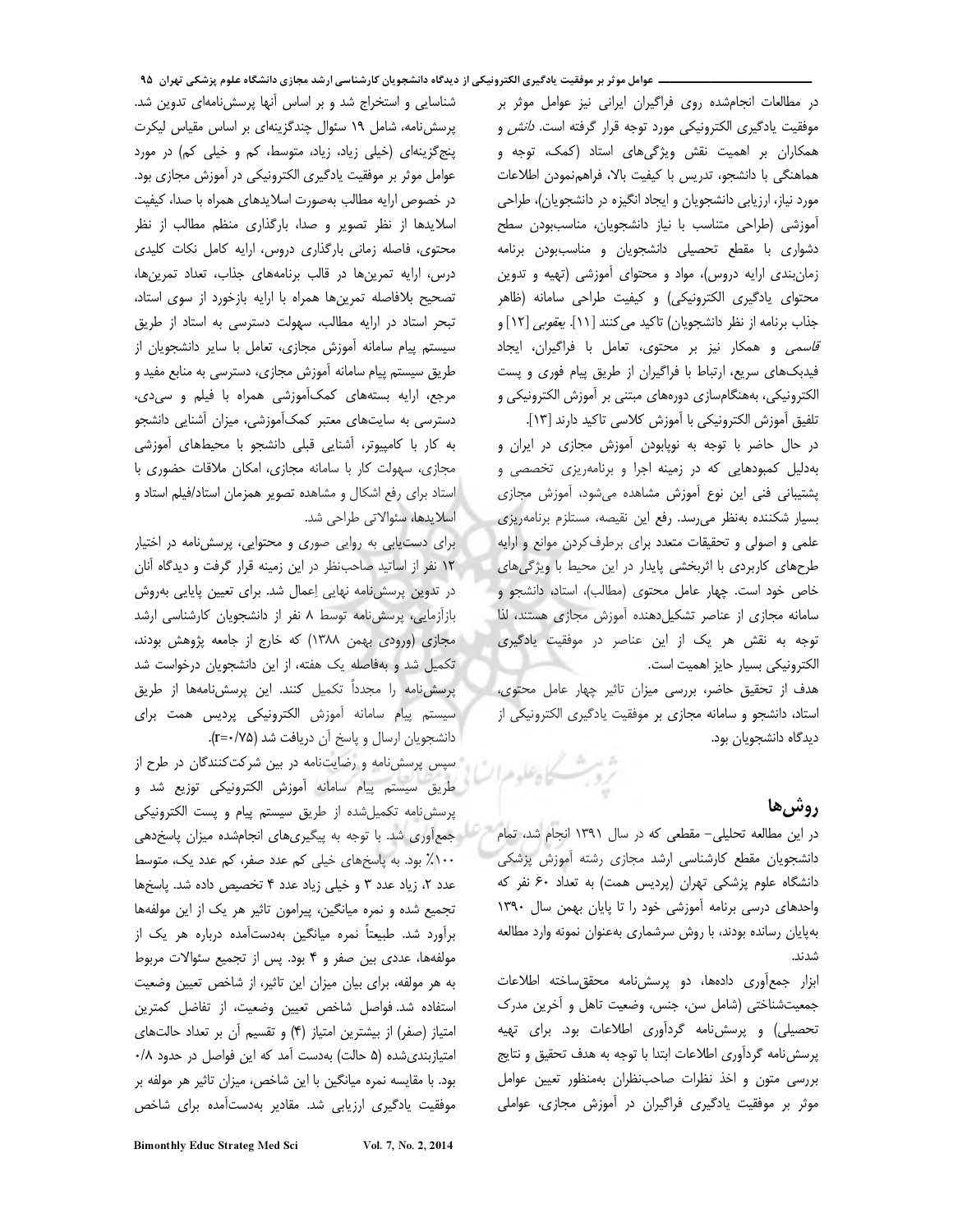۹۶ فرنوش گلبند و همکاران ــ

تعيين وضعيت، خيلي كم (٠/٨-صفر)، كم (٠/٨-٠/٠)، متوسط (۱/۶–۱/۴)، زیاد (۳/۲–۲/۴) و خیلی زیاد (۳/۲–۳/۲) بودند. تجزيه وتحليل دادهها با استفاده از نرمافزار آمارى SPSS 16 انجام شد. در آزمون Tتکنمونهای میانگینهای بهدستآمده با عدد ثابت ٢ مقايسه شد (نمره ٢ يعني ميانگين مقادير وضعيت متوسط) و چنانچه میانگین کسبشده در هر عامل با عدد ثابت ۲ اختلاف معنى دارى داشت، أن عامل بهعنوان عامل تاثير گذار تلقى شد. سپس برای تعیین رتبهبندی این عوامل، آزمون فریدمن مورد استفاده قرار گرفت.

### نتايج

از مجموع ۶۰ دانشجوی مورد مطالعه، ۵۱ نفر (۸۵٪) زن بودند. میانگین سنی افراد ۴۰/۶۶±۴۰/۲ سال بود و ۲۷ نفر (۴۵٪) در گروه سنی ٣٩-٣۴ سال قرار داشتند. همچنین ۵۶ نفر (٩٣/٣٪) دارای مدرک کارشناسی بودند (جدول ١).

| <b>جدول ۱)</b> توزیع فراوانی مطلق و نسبی افراد مورد مطالعه بر اساس متغیرهای |  |  |             |  |  |  |
|-----------------------------------------------------------------------------|--|--|-------------|--|--|--|
|                                                                             |  |  | جمعیتشناختی |  |  |  |

| متغير         |      | تعداد                  | در صد                   |
|---------------|------|------------------------|-------------------------|
| جنسيت         |      |                        |                         |
| زن            |      | ۵١                     | ٨۵                      |
| مرد           |      | ٩                      | ١۵                      |
| وضعيت تاهل    |      |                        |                         |
| متاهل         |      | ٣٧                     | 51/1                    |
| مجرد          |      | ٢٣                     | $\mathbf{r} \mathbf{v}$ |
| مدرک تحصیلی   |      |                        |                         |
| كارشناسى      |      | ۵۶                     | 977                     |
| کارشناسی ارشد |      | ۲                      | $\mathbf{r}/\mathbf{r}$ |
| پزشکی عمومی   | i di | ⊪: ۲                   | $\mathbf{r}/\mathbf{r}$ |
| گروه سنی      |      |                        |                         |
| ۲۸–۲۸ سال     |      | ۵                      | $\lambda/\tau$          |
| ۳۴–۳۴ سال     |      | YY                     | ۴۵                      |
| ۴۰–۴۰ سال     |      | $\mathsf{Y}\mathsf{1}$ | $\Gamma \Delta$         |
| ۴۶–۴۶ سال     |      | Y                      | 11/V                    |

۵۶ نفر (۹۳/۳٪) از دانشجویان، تاثیر تبحر استاد در ارایه مطالب را با میانگین ۳/۹۳±۰/۲۵ و ۵۱ نفر (۸۵٪) تاثیر تصحیح بلافاصله تمرینها همراه با ارایه بازخورد از سوی استاد را با میانگین ۳/۸۵±۰/۳۶ بر یادگیری الکترونیکی خیلی زیاد دانستند. بهعلاوه، ٣٨ نفر (٤٣/٣٪)، تاثير امكان ملاقات حضورى با استاد با هدف رفع اشکال را بر موفقیت یادگیری الکترونیکی، زیاد و ۲۲ نفر (۳۶/۷٪) میزان این تاثیر را با میانگین ۳/۳۷±۳/۳۷ خیلی زیاد بیان کردند. در نهایت، ۳۳ نفر (۵۵٪) از این دانشجویان تاثیر سهولت دسترسی

دوره ۷، شماره ۲، ۱۳۹۳ دوماهنامه راهبردهای آموزش در علوم پزشکی

به استاد از طریق سیستم پیام سامانه آموزش مجازی را با میانگین ۳/۴۲±۰/۵۳ زیاد دانستند.

میانگین نمرات عوامل محتوی (۳/۴۱±۰/۱۹)، استاد (٣/٥٧±٠/٣١)، دانشجو (٢/٢٢±٢/٣۴) و سامانه مجازى (۲/۹۱±۰/۳۶) با میانگین بحرانی (میانگین مقادیر وضعیت متوسط یعنی نمره ۲) اختلاف معنیدار داشتند (p<۰/۰۰۱). میزان تاثیر دو عامل محتوی و استاد در وضعیت بسیار زیاد و میزان تاثیر دو عامل دانشجو و سامانه مجازی در وضعیت زیاد بود. عوامل استاد (٣/۵٢)، محتوى (٣/٣٣)، سامانه مجازى (٢/٠۵) و دانشجو (١/١) بهترتيب بیشترین تا کمترین رتبه تاثیر بر یادگیری را داشتند (p<۰/۰۰۱).

### ىحث

نتايج حاصل نشان داد از ديدگاه دانشجويان، تاثير عوامل محتوى و استاد بر موفقیت یادگیری الکترونیکی بسیار زیاد و تاثیر عوامل دانشجو و سامانه مجازی بر موفقیت یادگیری الکترونیکی زیاد بوده است كه اين يافته با نتايج مطالعات *بنينو* [۴]، وُ*لرى* و *لرد* [۵]، *اليور* [۶]، گاویند سمی [۷]، بادرول خان [۸]، فریزین [۹]، سلیم [۱۰] و د*انش* و همکاران [۱۱] هماهنگ است. در مطالعات *یعقوبی* [۱۲] و قاسمی و همکاران [۱۳] محتوی، بهعنوان موثرترین عامل بر موفقیت یادگیری الکترونیکی معرفی شده است و رتبه اول را دارد، هرچند در مطالعه يع*قوبي* در تحليل عاملي متغيرها، عوامل مربوط به ایجاد تعامل در فراگیران توسط سامانه، استاد یا محتوی، بار عاملی بیشتری را به خود اختصاص دادهاند.

میزان تاثیر چهار عامل محتوی، استاد، دانشجو و سامانه مجازی بر موفقیت یادگیری الکترونیکی از دیدگاه دانشجویان متفاوت بود و عوامل استاد، محتوى، سامانه مجازى و دانشجو بهترتيب بيشترين تا كمترين رتبه تاثيرگذار بر موفقيت يادگيرى الكترونيك را داشتند. ً تاكيد فراگيران بر تصحيح بلافاصله تمرينها همراه با ارايه بازخورد از سوی استاد (بهمیزان ۸۵٪)، سهولت دسترسی به استاد از طریق سیستم پیام سامانه آموزش مجازی (بهمیزان ۵۵٪) و امکان ملاقات - حضوری با استاد با هدف رفع اشکال (بهمیزان ۶۳/۳٪) بیانگر نیاز به تعامل بیشتر در محیط الکترونیک است. بنابراین بهنظر می رسد در عامل اهمیت نقش استاد، ویژگی تعامل بیشتر مد نظر فراگیران بوده است. مطالعاتی نیز به برقراری تعامل بیشتر و فراهمنمودن تالار بحث گروهی در سامانه تاکید نمودهاند [۲، ۱۷-۱۴].

اهمیت عامل استاد می تواند از نظر ایجاد پل ارتباطی- تعاملی بین استاد با دانشجو، دانشجو با دانشجو، استاد با تمامی دانشجویان و دانشجو با سایر دانشجویان باشد. یکی از راهکارهای ایجاد چنین شرایطی استفاده از "صفحات بحث "در فضای مجازی است. در این موارد، استاد می تواند با برگزاری جلسه معارفه بهصورت مجازی، فراگیران را با یکدیگر آشنا نماید، با تقسیمبندی آنها به گروههای مختلف امكان تعامل فراگيران عضو هر گروه را فراهم سازد،